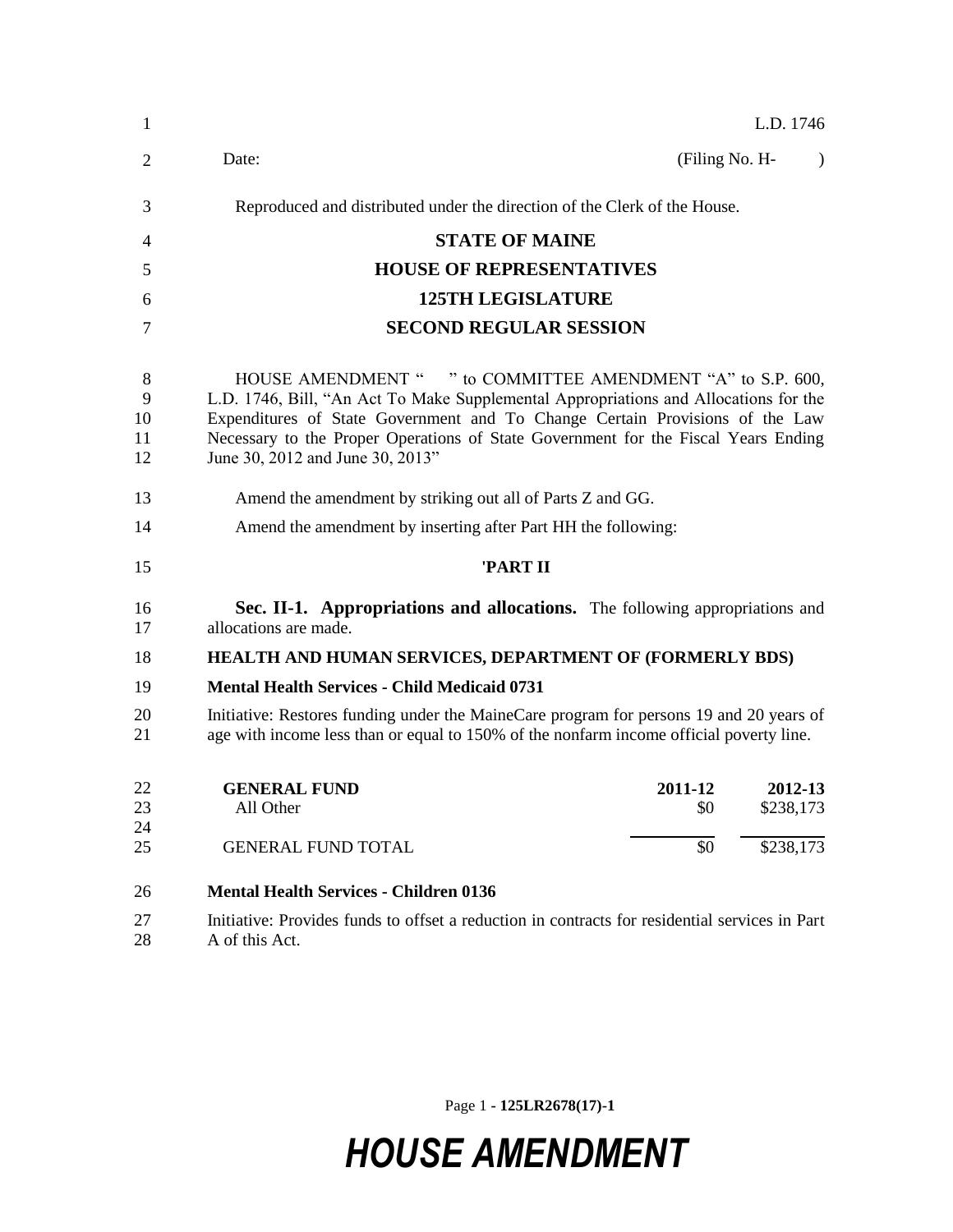HOUSE AMENDMENT " " to COMMITTEE AMENDMENT "A" to S.P. 600, L.D. 1746

|                | <b>GENERAL FUND</b>       | 2011-12 | 2012-13     |
|----------------|---------------------------|---------|-------------|
|                | All Other                 | \$0     | \$1,250,000 |
| 3              |                           |         |             |
| $\overline{4}$ | <b>GENERAL FUND TOTAL</b> | \$0     | \$1,250,000 |

#### **Mental Health Services - Community Medicaid 0732**

 Initiative: Restores funding under the MaineCare program for persons 19 and 20 years of age with income less than or equal to 150% of the nonfarm income official poverty line.

| 8  | <b>GENERAL FUND</b>                 | 2011-12 | 2012-13     |
|----|-------------------------------------|---------|-------------|
| 9  | All Other                           | \$0     | \$138,229   |
| 10 |                                     |         |             |
| 11 | <b>GENERAL FUND TOTAL</b>           | \$0     | \$138,229   |
|    |                                     |         |             |
| 12 | <b>HEALTH AND HUMAN SERVICES,</b>   |         |             |
| 13 | <b>DEPARTMENT OF (FORMERLY BDS)</b> |         |             |
| 14 | <b>DEPARTMENT TOTALS</b>            | 2011-12 | 2012-13     |
| 15 |                                     |         |             |
| 16 | <b>GENERAL FUND</b>                 | \$0     | \$1,626,402 |
| 17 |                                     |         |             |
| 18 | DEPARTMENT TOTAL - ALL FUNDS        | \$0     | \$1,626,402 |

#### **HEALTH AND HUMAN SERVICES, DEPARTMENT OF (FORMERLY DHS)**

#### **Head Start 0545**

Initiative: Restores funding for the Head Start program.

| 22 | <b>GENERAL FUND</b>       | 2011-12 | 2012-13     |
|----|---------------------------|---------|-------------|
| 23 | All Other                 | SO.     | \$2,000,000 |
| 24 |                           |         |             |
| 25 | <b>GENERAL FUND TOTAL</b> | \$0     | \$2,000,000 |

#### **Medical Care - Payments to Providers 0147**

 Initiative: Restores funding for Medicaid services for a parent or a caretaker relative of an eligible child from a maximum of 133% of the federal poverty level to 100%.

| 29 | <b>GENERAL FUND</b>       | 2011-12 | 2012-13     |
|----|---------------------------|---------|-------------|
| 30 | All Other                 | \$0     | \$5,866,833 |
| 31 |                           |         |             |
| 32 | <b>GENERAL FUND TOTAL</b> | \$0     | \$5,866,833 |

Page 2 **- 125LR2678(17)-1**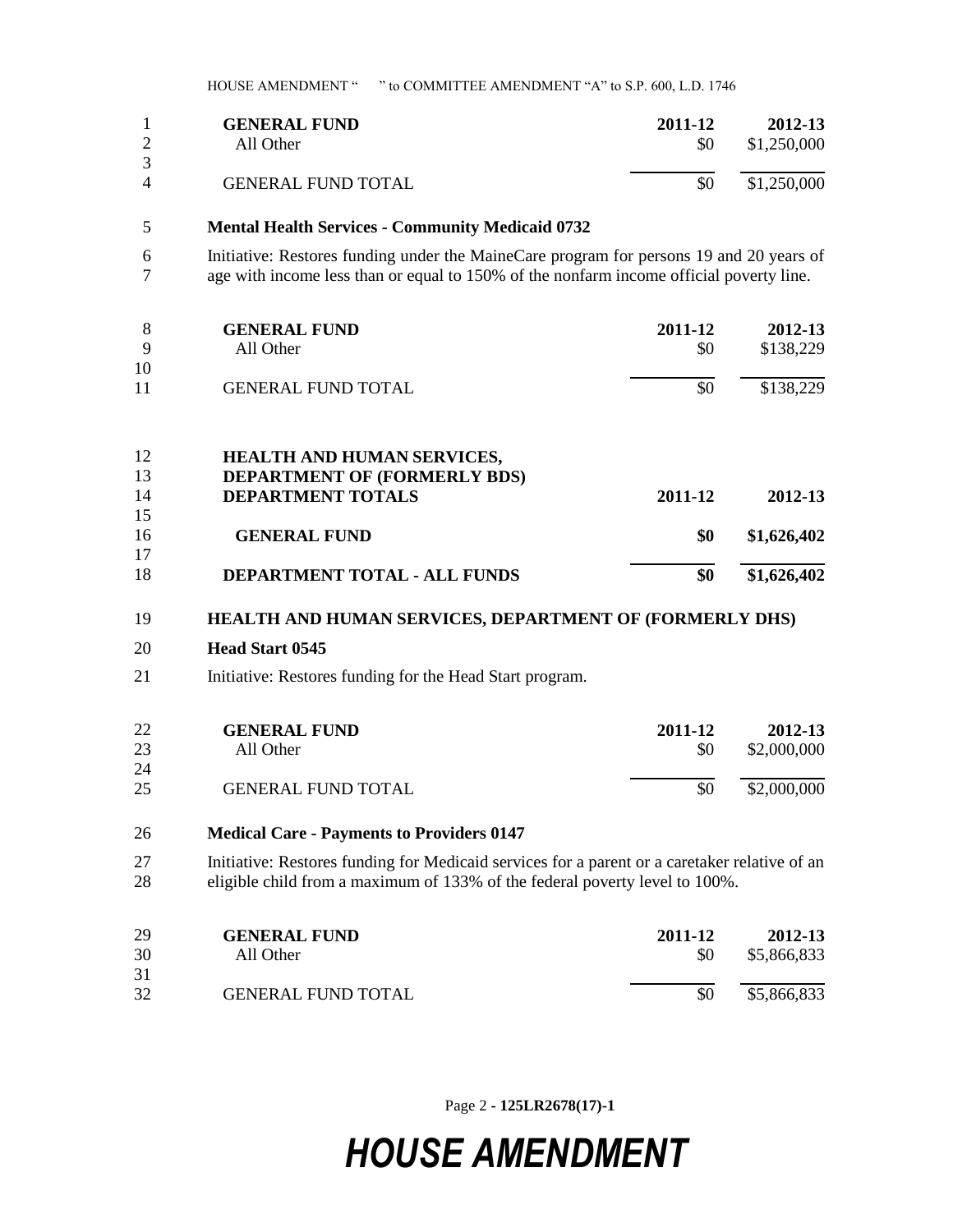HOUSE AMENDMENT " " to COMMITTEE AMENDMENT "A" to S.P. 600, L.D. 1746

|   | FEDERAL EXPENDITURES FUND       | 2011-12 | 2012-13      |
|---|---------------------------------|---------|--------------|
|   | All Other                       | \$0     | \$10,106,031 |
|   |                                 |         |              |
| 4 | FEDERAL EXPENDITURES FUND TOTAL | \$0     | \$10,106,031 |

#### 5 **Medical Care - Payments to Providers 0147**

6 Initiative: Restores funding under the MaineCare program for persons 19 and 20 years of 7 age with income less than or equal to 150% of the nonfarm income official poverty line.

| 8<br>9<br>10 | <b>GENERAL FUND</b><br>All Other | 2011-12<br>\$0 | 2012-13<br>\$3,653,598 |
|--------------|----------------------------------|----------------|------------------------|
| 11           | <b>GENERAL FUND TOTAL</b>        | \$0            | \$3,653,598            |
| 12           | FEDERAL EXPENDITURES FUND        | 2011-12        | 2012-13                |
| 13           | All Other                        | \$0            | \$6,941,958            |
| 14           |                                  |                |                        |
| 15           | FEDERAL EXPENDITURES FUND TOTAL  | \$0            | \$6,941,958            |

#### 16 **State-funded Foster Care/Adoption Assistance 0139**

17 Initiative: Provides funds to offset a reduction in contracts in the family reunification 18 program in Part A of this Act.

| 19<br>20 | <b>GENERAL FUND</b><br>All Other    | 2011-12<br>\$0 | 2012-13<br>\$1,249,500 |
|----------|-------------------------------------|----------------|------------------------|
| 21       |                                     |                |                        |
| 22       | <b>GENERAL FUND TOTAL</b>           | \$0            | \$1,249,500            |
| 23       | <b>HEALTH AND HUMAN SERVICES,</b>   |                |                        |
| 24       | <b>DEPARTMENT OF (FORMERLY DHS)</b> |                |                        |
| 25       | <b>DEPARTMENT TOTALS</b>            | 2011-12        | 2012-13                |
| 26       |                                     |                |                        |
| 27       | <b>GENERAL FUND</b>                 | \$0            | \$12,769,931           |
| 28       | <b>FEDERAL EXPENDITURES FUND</b>    | \$0            | \$17,047,989           |
| 29       |                                     |                |                        |
| 30       | <b>DEPARTMENT TOTAL - ALL FUNDS</b> | \$0            | \$29,817,920           |

Page 3 **- 125LR2678(17)-1**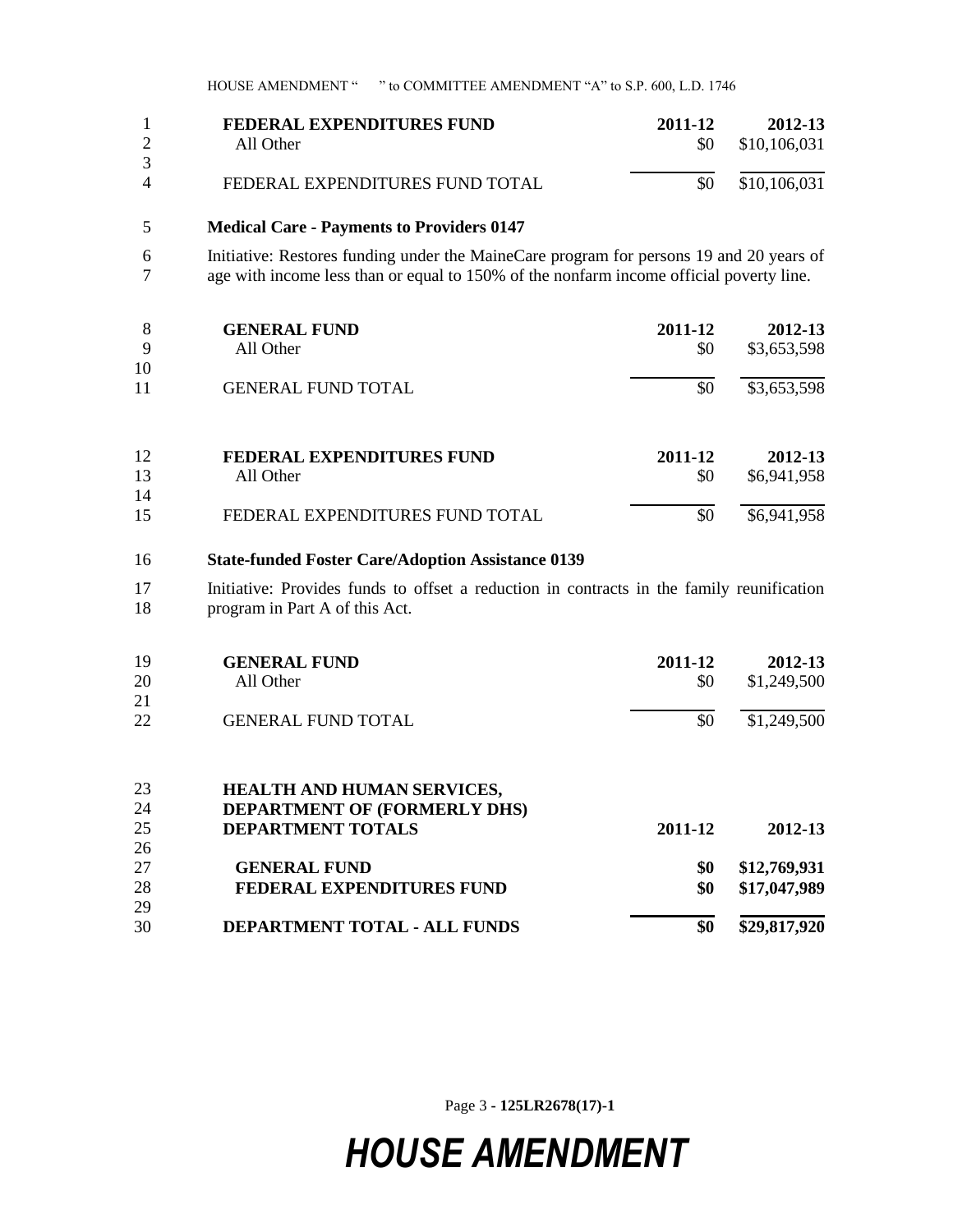|   | <b>SECTION TOTALS</b>            | 2011-12 | 2012-13      |
|---|----------------------------------|---------|--------------|
|   |                                  |         |              |
|   | <b>GENERAL FUND</b>              | \$0     | \$14,396,333 |
|   | FEDERAL EXPENDITURES FUND        | \$0     | \$17,047,989 |
|   |                                  |         |              |
| 6 | <b>SECTION TOTAL - ALL FUNDS</b> | \$0     | \$31,444,322 |

#### **PART JJ**

| 8 |  | Sec. JJ-1. 36 MRSA §5117 is enacted to read: |
|---|--|----------------------------------------------|
|---|--|----------------------------------------------|

#### **§5117. Tax equalization**

 For tax years beginning on or after January 1, 2012, a tax equalization payment is imposed on every resident individual who is determined, solely on the basis of expanded income and with respect to the most recent tax incidence analysis report filed with the Legislature under section 200, to fall within the top 1% of Maine resident individual taxpayers.

 **1. Definitions.** As used in this section, unless the context otherwise indicates, the following terms have the following meanings.

- A. "Expanded income" means the income of the taxpayer determined pursuant to section 6201, subsection 9.
- 19 B. "State and local tax burden" means the average effective tax rate of all state and 20 local taxes paid by all individual taxpayers in a class of taxpayers.
- C. "Tax equalization gap" means the difference between the state and local tax 22 burden for the top 1% of taxpayers and the state and local tax burden for the bottom 99% of taxpayers based on expanded income as identified in the most recent tax incidence analysis report filed with the Legislature under section 200.

 **2. Partial tax equalization rate.** By September 15, 2012 and annually thereafter, 26 the State Tax Assessor shall calculate the tax equalization gap. The partial tax equalization rate is the lesser of the tax equalization gap and the rate specified in this subsection and may not be less than zero. The partial tax equalization rate specified in this subsection applies to the tax years that begin during the calendar year during which the rate is calculated. For tax years beginning on or after January 1, 2012, the partial tax equalization rate is .288%.

 **3. Tax equalization payment amount.** The tax equalization payment amount under this section for any taxable year is equal to the partial tax equalization rate for that taxable year determined in accordance with subsection 2 multiplied by the expanded income of the taxpayer for the taxable year. For the purposes of this subsection, the expanded income of the taxpayer is the total expanded income for the income tax filing unit regardless of income tax filing status.

 **4. Payment; enforcement.** The State Tax Assessor shall provide for the reporting and payment of the tax equalization payment on individual income tax forms. The tax equalization payment is not income tax for the purposes of this Part. The provisions of

Page 4 **- 125LR2678(17)-1**